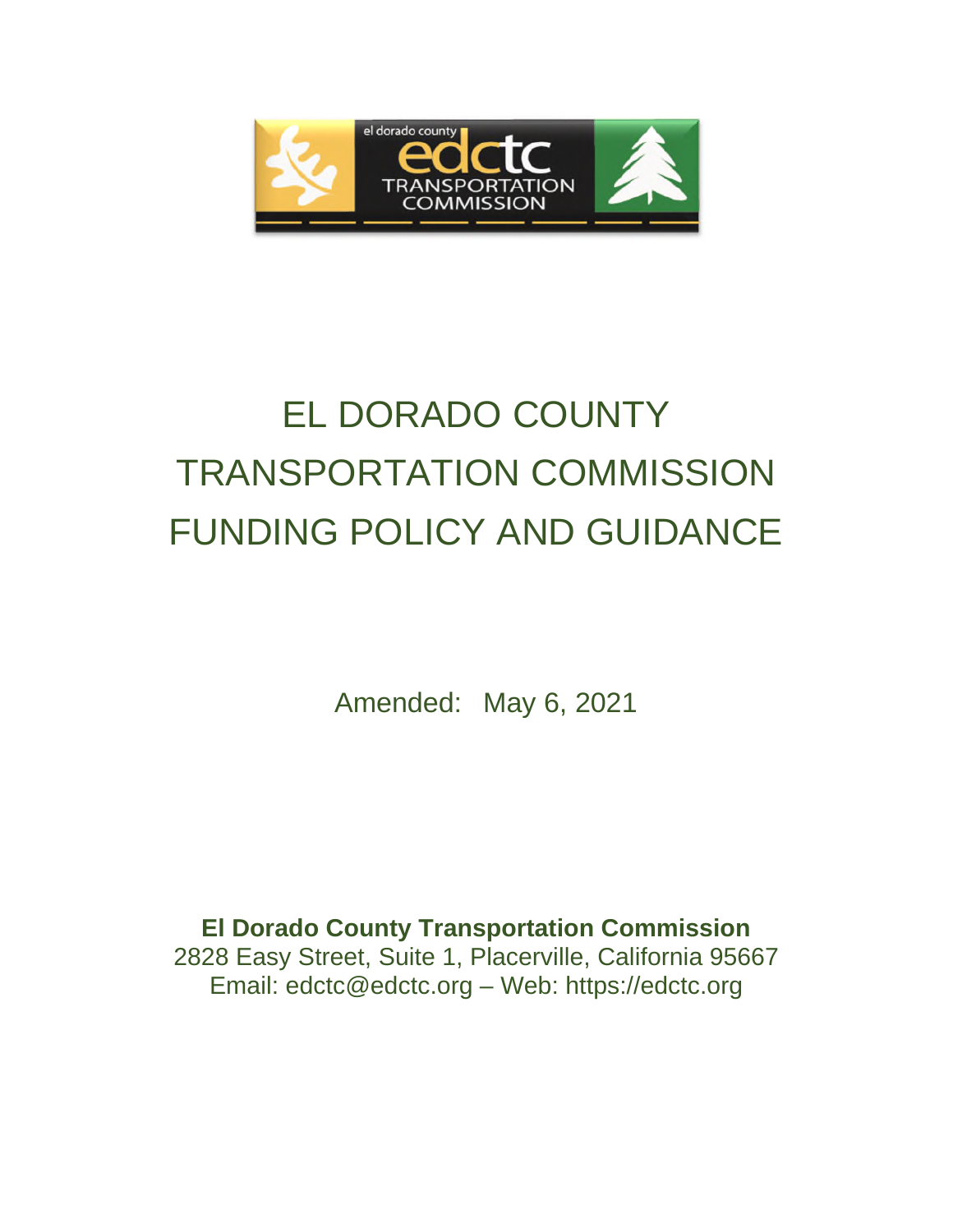# **TABLE OF CONTENTS**

| POLICY III: PROJECT DELAY AND/OR DELIVERY FAILURES  3 |  |
|-------------------------------------------------------|--|
| POLICY IV: PROJECT INVOICING AND REIMBURSEMENT3       |  |
|                                                       |  |
|                                                       |  |
|                                                       |  |
|                                                       |  |
|                                                       |  |
|                                                       |  |
|                                                       |  |
|                                                       |  |

# **SURFACE TRANSPORTATION BLOCK GRANT PROGRAM URBAN**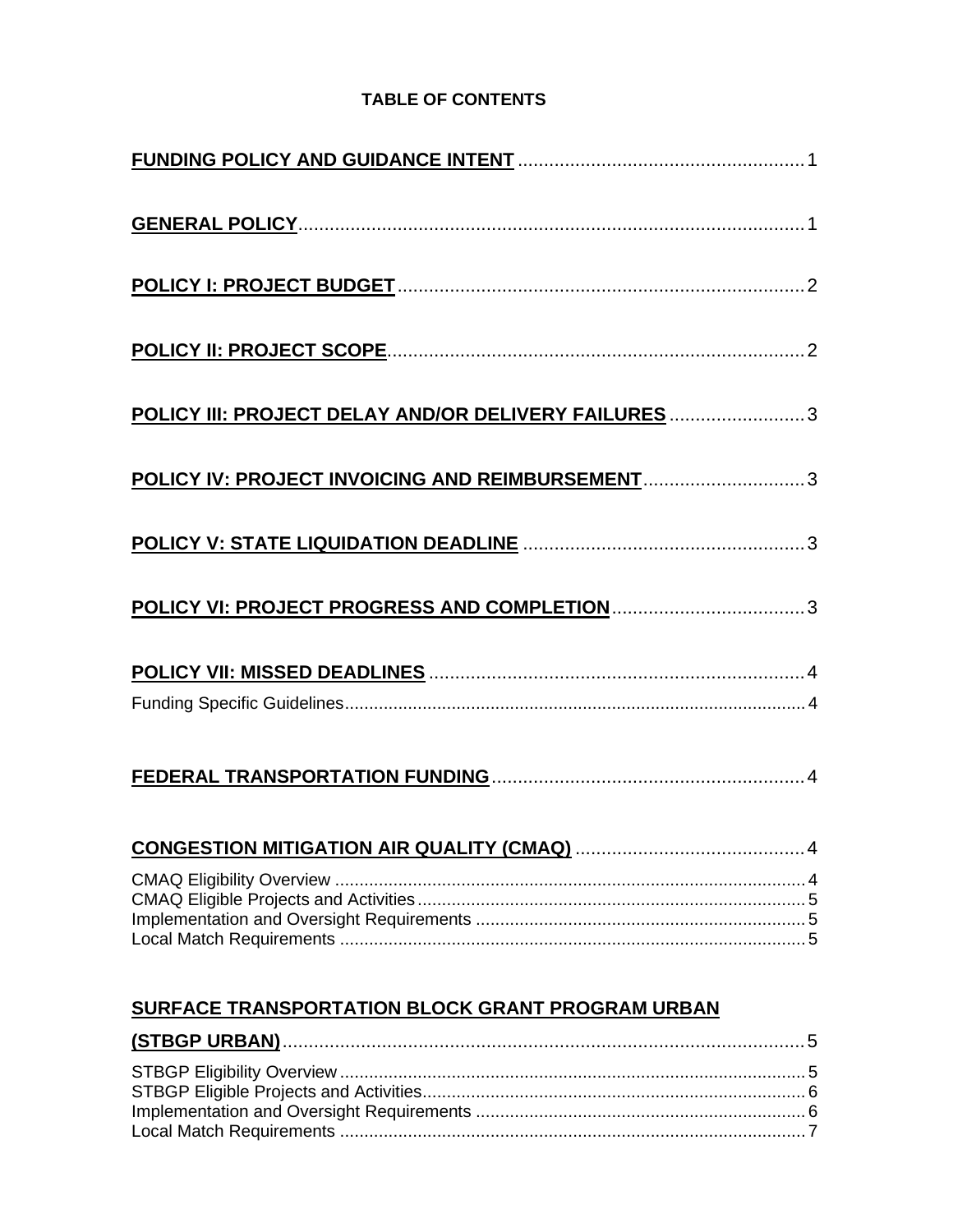# **STATE TRANSPORTATION FUNDING MARKET AND RESIDENCE ASSESSING A STATE TRANSPORTATION FUNDING**

| STATE TRANSPORTATION IMPROVEMENT PROGRAM (STIP) 8 |  |
|---------------------------------------------------|--|
|                                                   |  |
|                                                   |  |
|                                                   |  |
|                                                   |  |

# **SURFACE TRANSPORTATION BLOCK GRANT PROGRAM(STBGP)**

| TRANSPORTATION DEVELOPMENT ACT (TDA) FUNDING 10 |  |
|-------------------------------------------------|--|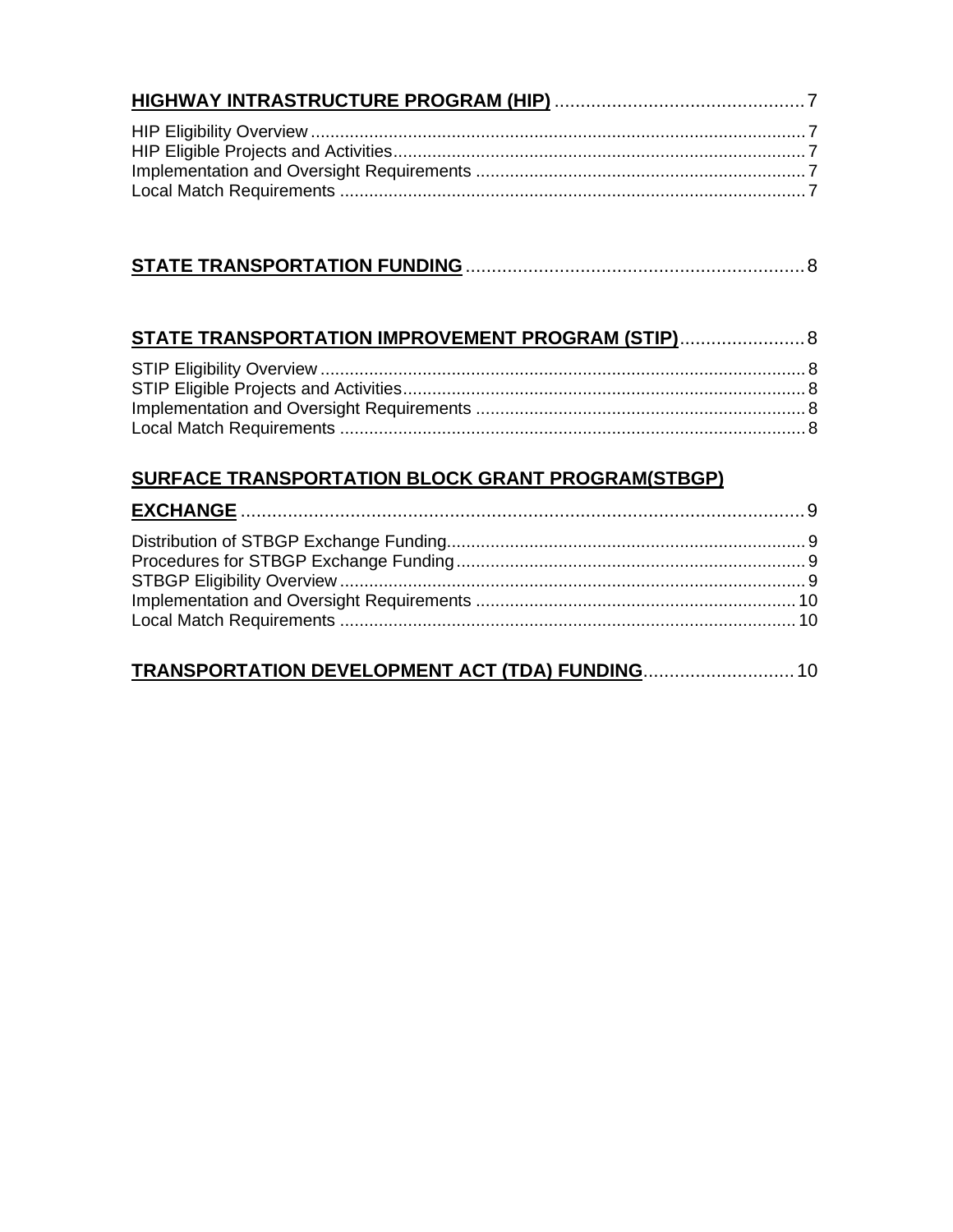# **EL DORADO COUNTY TRANSPORTATION COMMISSION FUNDING POLICY AND GUIDANCE**

#### **FUNDING POLICY ANDGUIDANCEINTENT**

The intent of the funding policy and guidance is to provide implementing agencies who receive funding through the El Dorado County Transportation Commission (EDCTC) a clear understanding of what is required of them to secure and retain funding and deliver transportation projects with that funding. This will ensure EDCTC and implementing agencies do not lose any funds due to unmet federal or state funding deadlines, while providing flexibility in the delivery of transportation projects. The policy and guidance will also help direct the investment of funds that will be performance driven, used efficiently and within a timely manner. Furthermore, the funding policy will aid in planning and budgeting for future projects and programs to ensure, to the greatest extent possible, funding availability aligns with project need and delivery schedules.

#### **GENERAL POLICY**

As the Regional Transportation Planning Agency (RTPA) for the western slope, the EDCTC is responsible for overseeing transportation funding programming and administration to ensure funds are spent in accordance with various state and federal requirements. To provide a clear understanding of the state and federal requirements, EDCTC has adopted this guidance as a source for information on each state and federal transportation funding program and how each fund type must be administered and delivered. Furthermore, this guidance provides EDCTC and implementing agencies a clear path for how projects are chosen for funding based on funding source eligibility, project merit, consistency with plans and adopted performance measures, and deliverability within the established deadlines. This General Policy serves as an overarching structure or set of guidelines for all transportation funding programmed to implementing agencies. Additional, more specific policies and guidance will follow. The General Policy is to be applied to all funds programmed through EDCTC:

- 1. Any funding on a phase, component, or full project which is not needed for the phase or component of said project must return to the EDCTC for programming amendments or be returned to the balance of the fund source from which the original programming was made. EDCTC programs transportation funding to a specific project, not an implementing agency.
	- *a. Example: Phase 1 of an interchange project identified savings during construction. Phase 2 needs additional funding to complete construction. Savings from Phase 1 cannot be moved to Phase 2 without being presented to the EDCTC for reprogramming consideration. If EDCTC staff determines the Phase 2 need is consistent with the funding program, the EDCTC can then decide if the savings from Phase 1 should be programmed to Phase 2.*
- 2. All funding programmed to a phase or component of a project must be expended on that phase or component for which the original programming was made.
	- *a. Example: An implementing agency cannot move funding programmed to support a Class I bike path to instead construct sidewalk in another location along the project limits.*
- 3. All matching funding programmed to an implementing agency to match a grant application that is not successful must be returned to the EDCTC for future programming.
	- *a. Example: EDCTC programs CMAQ to match an ATP statewide grant application and*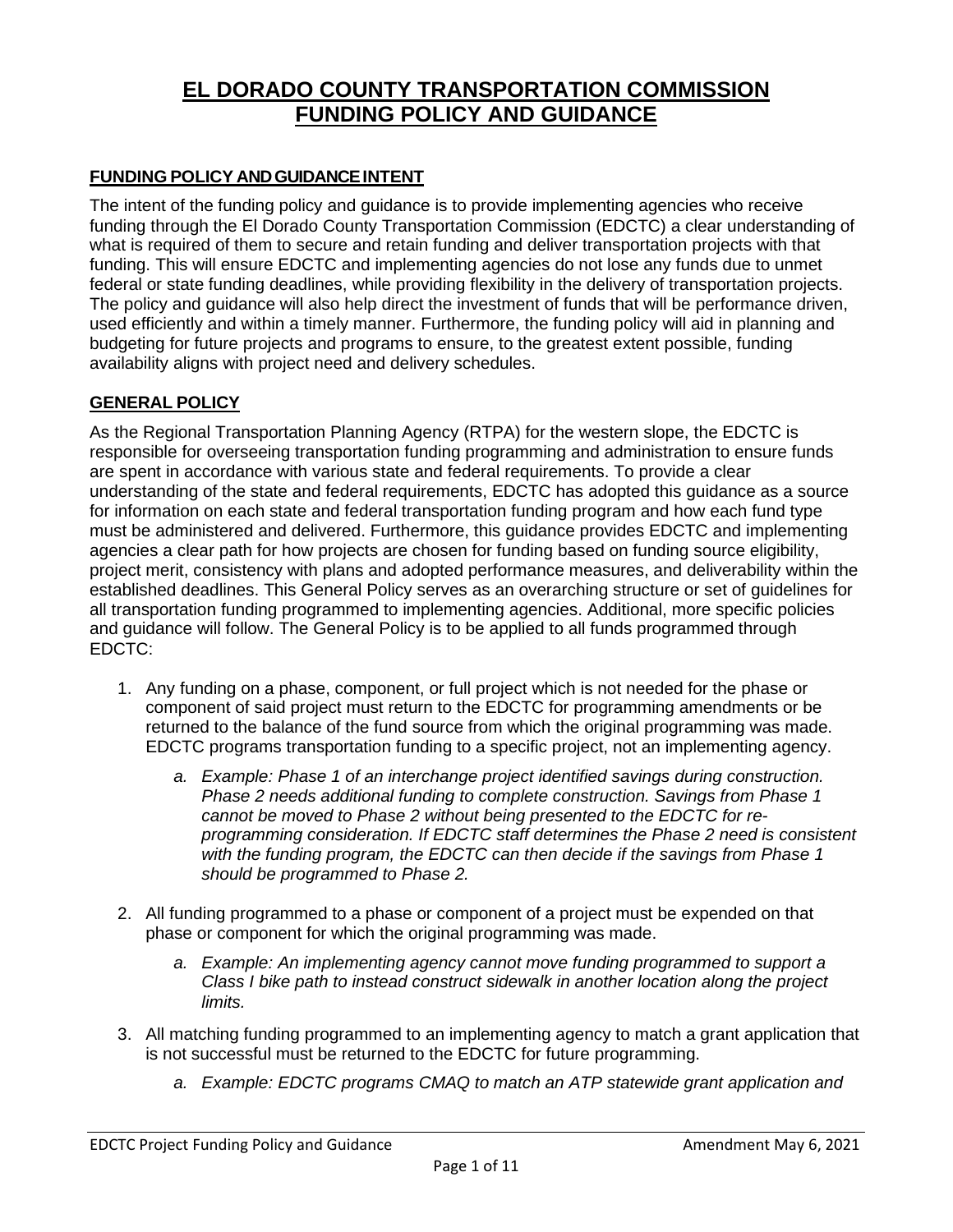*the grant is not awarded, the CMAQ funding programmed as the match returns to the EDCTC CMAQ fund balance for a future programming action.* 

- 4. For any project to receive funding through EDCTC it must be consistent with the current EDCTC Regional Transportation Plan and SACOG Metropolitan Transportation Plan/Sustainable Communities Strategies and should not impede the ability of the region to meet air quality conformity standards in the SACOG Transportation Improvement Program.
- 5. Any changes in scope, schedule and/or budget which have a direct connection to funding programmed through EDCTC will be reviewed by EDCTC staff and formal actions on program amendments will be taken to the EDCTC Board for consideration. Implementing agencies must justify how the revised scope, schedule, and/or budget remains consistent with the funding requirements and selection criteria included in the original programming action.
- 6. Should an implementing agency submit a delivery challenged project for consideration of programming additional funding, EDCTC will first review the submittal based on the original funding requirements used for project selection during the original programming action before considering further action.
	- *a. Example: Project X needs additional CMAQ funding due to increased cost of asphalt. The additional funding for Project X will be evaluated against the other projects, including a benefit cost analysis, that originally competed for the CMAQ funding during that initial programming action. If Project X still would have ranked among those projects that received funding, the additional funding would likely be recommended by staff for EDCTC consideration.*
- 7. All decisions regarding the programming, deprogramming, or reprogramming of available or future transportation funds will only be made at the discretion of the EDCTC Board.

# **POLICY I: PROJECT BUDGET**

Project delivery costs often fluctuate for many reasons that are difficult to predict or foresee when projects are developed in advance of construction. Project costs are often higher than anticipated, and even sometimes lower. Furthermore, as projects evolve there may be a change in scope resulting in a different project cost or may not proceed to implementation as planned. When such circumstances are presented and the implementing agency is facing delivery challenges, the implementing agency must inform EDCTC of this change within a timely manner. Based on these circumstances an implementing agency may be able to justify budgetary changes resulting in the need to revisit funding programmed to a given project.

In the event an implementing agency has clearly justified an *increase* in the cost of delivery or a given phase or component of a project, and EDCTC staff has reviewed and agrees with the agency's findings, formal actions on program amendments will be taken to the EDCTC Board for consideration.

In the event an implementing agency has identified *cost savings* on given phase or component of a project, formal actions on those savings will be taken to the EDCTC Board for consideration of reprogramming or returning the funds to the appropriate fund balance.

#### **POLICY II: PROJECT SCOPE**

As with project cost, the scope of a project often changes through the initial design and construction. As can be expected, changes in scope often directly impact the budget and/or schedule as well. While Policy I: Project Budget outlines the process for changes in budget, when a scope change is identified for a phase or component of a project for which EDCTC has programmed funding, a similar process must be followed. The implementing agency must again inform EDCTC of this change within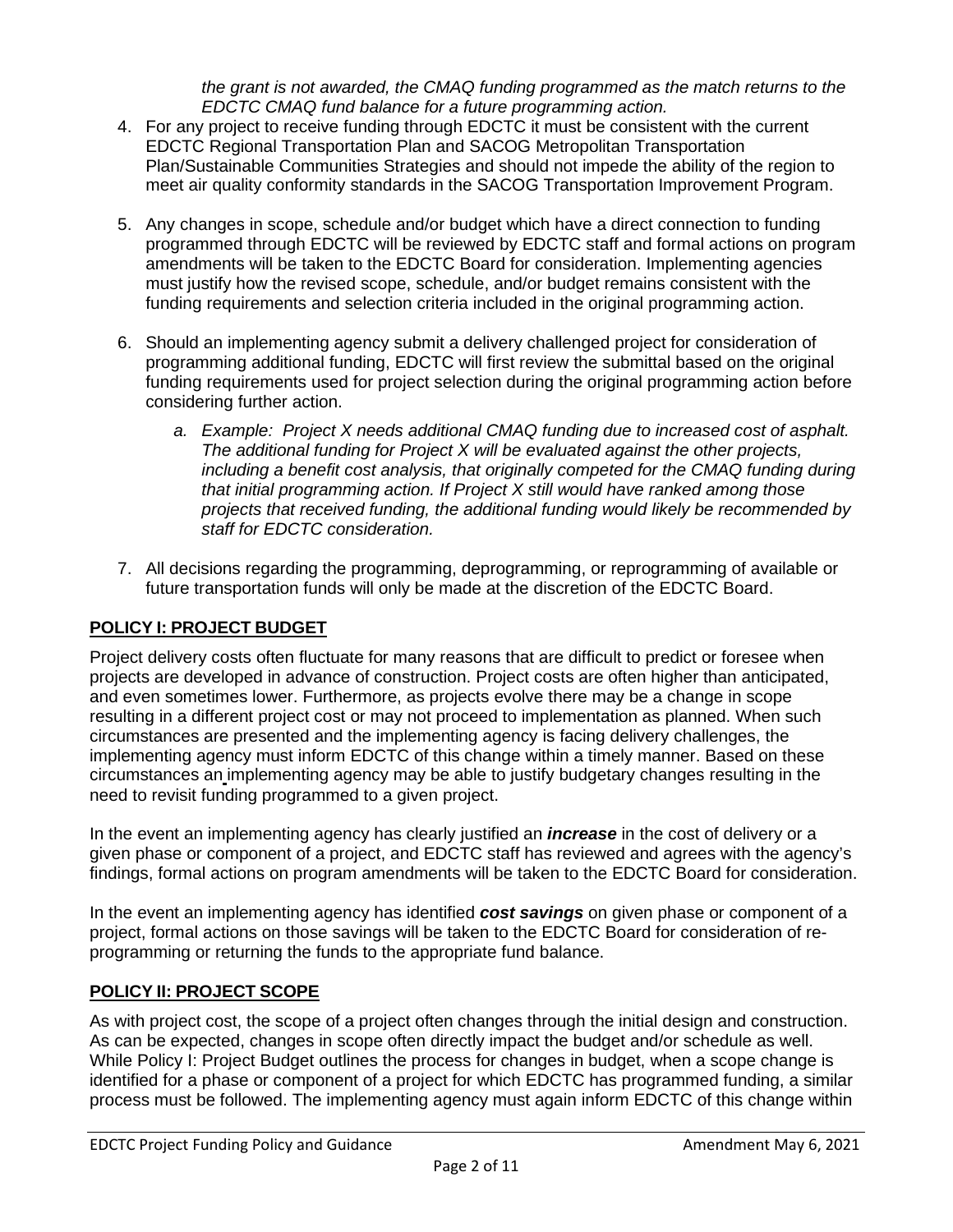a timely manner to justify changes in scope. If EDCTC staff reviews the changes in scope and determines them to be consistent with the original programming action, no formal amendment to the programming is necessary. However, if the changes in scope are determined to be outside the intent of the initial programming action or are not consistent with current plans or the original funding source, the EDCTC Board will revisit funding programmed to that project. Depending on the circumstances, the EDCTC Board could make a formal amendment to the programming action in support of the scope change, or formally amend the programming to remove funds from the project.

## **POLICY III: PROJECT DELAY AND/OR DELIVERY FAILURES**

Agencies with proven and ongoing difficulty in delivering projects due to misuse of funds, missed funding deadlines, project requirements, lack of reporting or other known and avoidable challenges, may, at the discretion of the EDCTC Board, have future programming restricted for additional projects until the troubled project(s) are brought back on schedule, and the agency has demonstrated it can deliver projects within the funding deadlines and meet project requirements. EDCTC staff will actively follow the status of projects and present the Project Monitoring Report to the EDCTC Board biannually each year. EDCTC staff will also work directly with the project managers and other state, federal, and regional partners to first resolve the issues causing the project delay or failure.

## **POLICY IV: PROJECT INVOICING AND REIMBURSEMENT**

As the agency responsible for administering transportation funding statewide, Caltrans requires implementing agencies to submit invoices for reimbursement at least once every 6 months from the time of obligation. Projects that have not received a reimbursement of federal funds in the previous 6 months are considered inactive and are placed on a statewide inactive projects list. Once a project is on this list, it places future reimbursements for the project in jeopardy of being de-obligated by the Federal Highway Administration (FHWA) and redistributed to other regions or agencies that can utilize the funds in a timely manner. There is no guarantee the funds would be returned to the implementing agency to complete the project presenting delivery challenges.

A copy of the final invoice showing the reimbursement of the full amount of funding obligated to the project must be sent to EDCTC prior to project closeout. In the event de-obligated funds are made available, EDCTC will reprogram pursuant to the funding source requirements.

# **POLICY V: STATE LIQUIDATION DEADLINE**

California Government Codes 16304.1 and 16304.3 place additional restrictions on the liquidation of federal funds. Generally, federal funds must be liquidated (fully expended, invoiced, and reimbursed) within four state fiscal years following the fiscal year in which the funds were appropriated. California Transportation Commission (CTC)-administered funds must be expended within two state fiscal years following the fiscal year in which the funds were allocated. Funds that miss the state's liquidation/ reimbursement deadline will lose State Budget Authority and will be de-obligated if not re-appropriated by the State Legislature or extended in a Cooperative Work Agreement (CWA) with the California Department of Finance. CTC-administered funds must also be extended by the CTC.

#### **POLICY VI: PROJECT PROGRESS AND COMPLETION**

Federal regulations require advancement to the next phase of a project within ten years of initial federal authorization of any phase of the project. For example, if the preliminary engineering (PE) phase is authorized, an agency has ten years to start the right-of-way phase from the date the PE phase received federal authorization. Furthermore, if a project is canceled, or fails to proceed to construction or right of way acquisition in ten years, the FHWA will de-obligate any remaining funds, and the agency may be required to repay any reimbursed funds. Once funds are de-obligated, there is no guarantee replacement funding will be available for the project. Funds that have been obligated but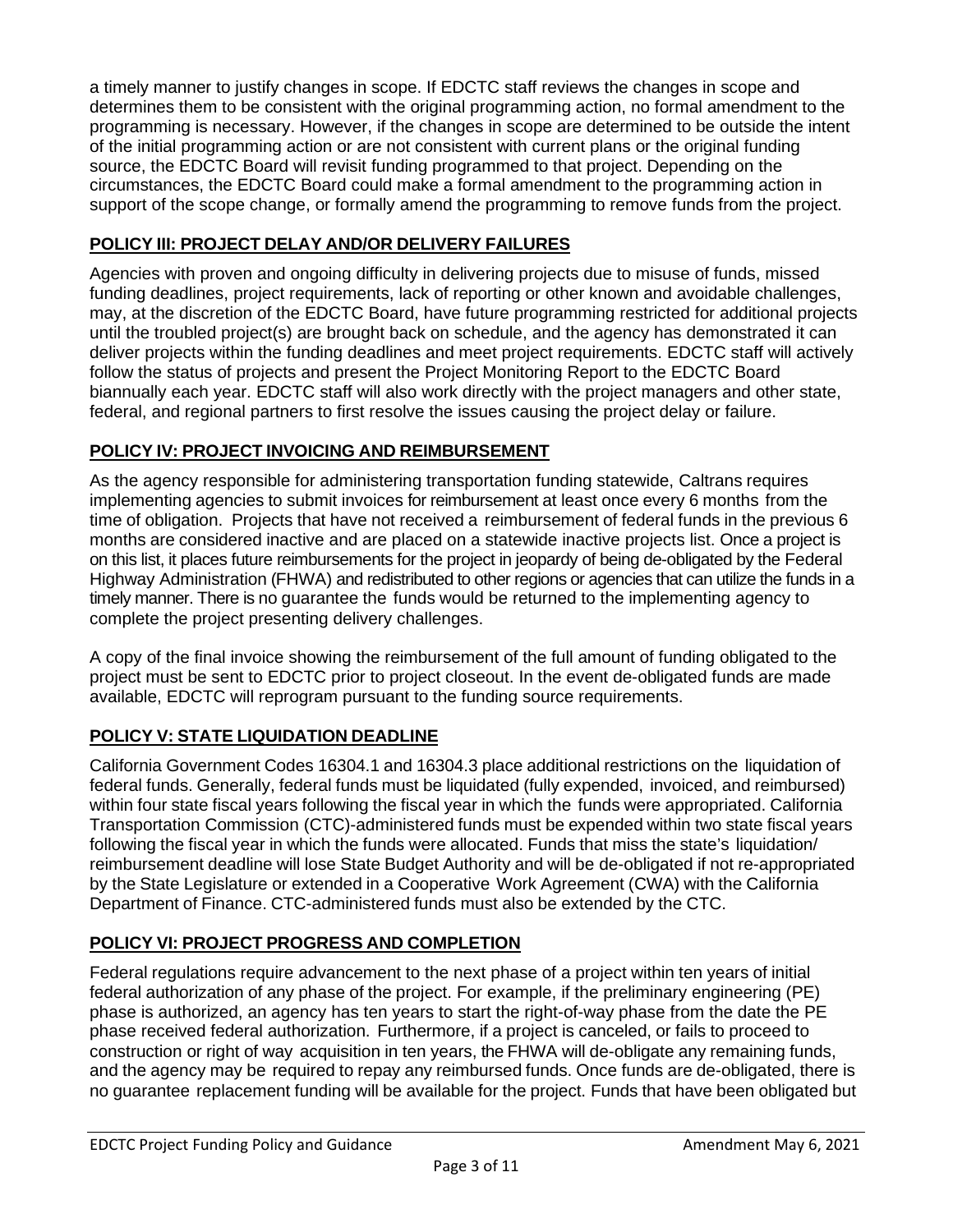remain unexpended at the time of project close-out will be de-obligated and returned to EDCTC for future programming.

A CTC allocated project must fully expend those funds within 36 months of the CTC funding allocation. For funding administered by the CTC, such as State Transportation Improvement Program/STIP, and Active Transportation Program, or other Senate Bill 1 transportation funds, any unexpended funds at the time of project close-out are returned to the state rather than the EDCTC.

## **POLICY VII: MISSED DEADLINES**

Implementing agencies that fail to meet any or all the requirements included in these policies risk the complete and long-term loss of those funds to the region. To minimize losses to the region, and encourage timely project delivery, agencies that continue to be delivery-challenged or are out of compliance with federal-aid requirements and deadlines may have future EDCTC programming restricted until their current projects are brought back into good standing. Projects are selected to receive EDCTC funding based on the implementing agency's demonstrated ability to deliver the projects within deadlines, performance criteria and cost – as outlined in the sponsor's completed EDCTC Project Funding Application, and state and federal requirements. It is the responsibility of the implementing agency to ensure the deadlines and provisions of the funding policy and guidance can be met. It is EDCTC's responsibility to assist all partner agencies in project delivery to make sure these requirements are met and will preserve the opportunity for future funding.

## **Funding Specific Guidelines**

The following guidance is provided to illustrate specific guidelines for the current transportation funding programs administered by EDCTC. The intent is to provide information and reference material to assist in the application, delivery, and administration process for the funding made available through the EDCTC. Specific guidance for federal and state transportation funding programmed by EDCTC is described below.

# **FEDERAL TRANSPORTATION FUNDING**

# **CONGESTION MITIGATION AIR QUALITY (CMAQ)**

The Congestion Mitigation and Air Quality Program (CMAQ) was created under the Intermodal Surface Transportation Efficiency Act (ISTEA) of 1991 and was reauthorized under all Federal Transportation Acts since ISTEA, including the most recent Fixing America's Surface Transportation (FAST) Act. The 2015 FAST Act provides millions of CMAQ funds annually to California. The funds are distributed to Metropolitan Planning Organizations and Regional Transportation Planning Agencies in federally designated air quality nonattainment and maintenance areas within the state in accordance with the formula set forth in Section 182.7 of the Streets and Highways Code. The Program provides a funding source to state and local governments for transportation projects and programs to help meet the requirements of the Clean Air Act. The funding may be used for a transportation project or program that has a proven result of improving air quality and reducing emissions. The program targets bicycle and pedestrian projects, engine retrofits, and congestion reduction and traffic flow improvements.

#### **CMAQ Eligibility Overview**

Eligible applicants include local government entities and transit operators within the western slope of El Dorado County.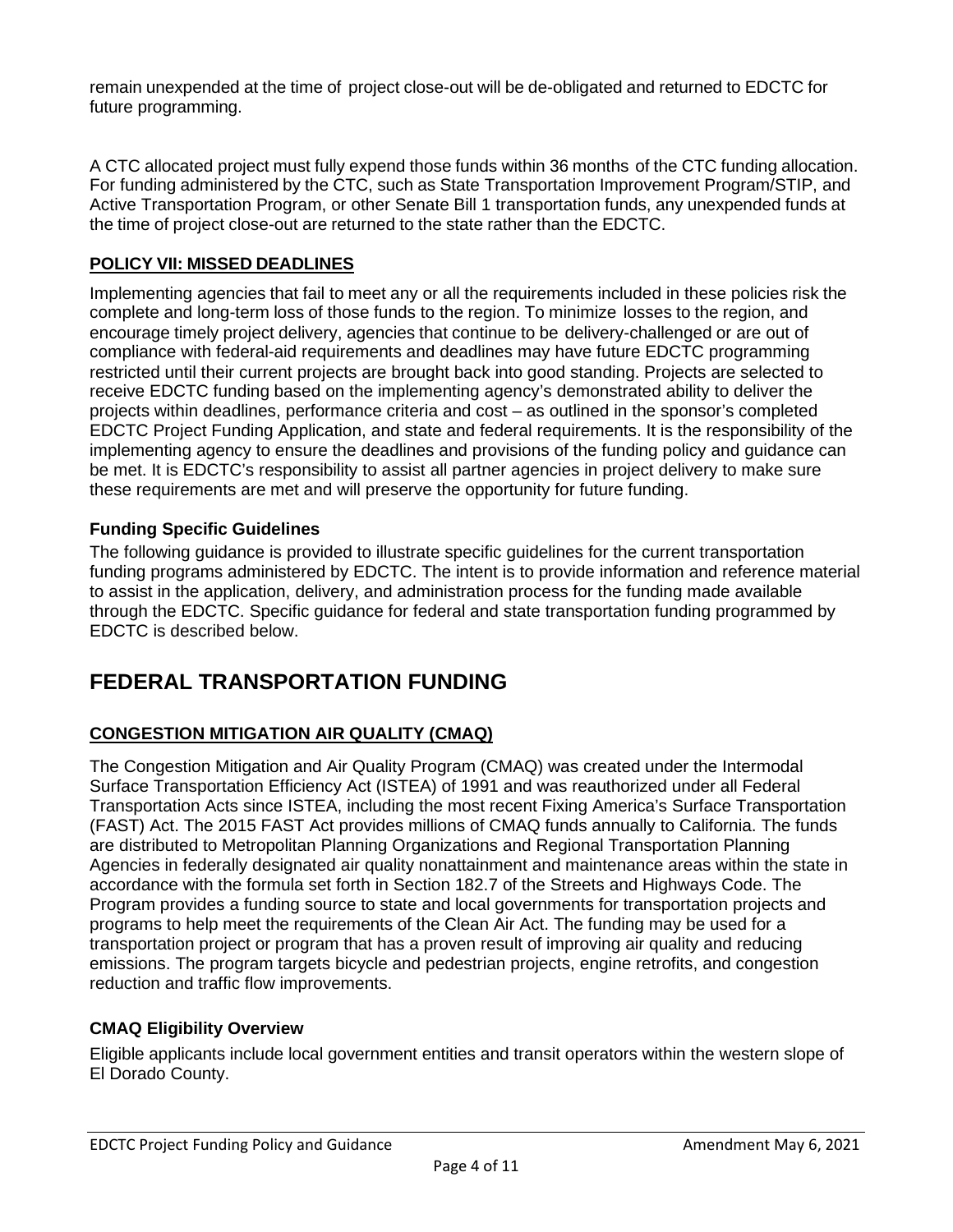- 1. The project must meet eligibility requirements included in 23 U.S.C.133 related to project location, eligibility, and planning. https://www.fhwa.dot.gov/environment/air\_quality/cmag/
- 2. Project sponsors must provide the applicable non-federal match.
- 3. Project sponsors must provide a cost-effectiveness emissions reduction analysis on the project. https://www.fhwa.dot.gov/environment/air\_quality/cmaq/toolkit/
- 4. Applicants must be able to comply with all federal and state laws, regulations, policies and procedures required to enter into a Master Agreement and follow the processes in the Caltrans Local Assistance Procedures Manual: https://dot.ca.gov/programs/local-assistance/guidelinesand-procedures/local-assistance-procedures-manual-lapm. Additional time should be included in the project timeline if there is not an existing Master agreement in place to illustrate funds will be obligated and expended in the appropriate fiscal year.
- 5. All phases of work are eligible: Environmental, Preliminary Engineering, Right of Way, Construction.

#### **CMAQ Eligible Projects and Activities**

- 1. Diesel Engine Retrofits
- 2. Eligible Zero Emission Vehicles and Infrastructure
- 3. Congestion Reduction and Traffic Flow Improvements
- 4. Active Transportation Facilities and Programs
- 5. Ridesharing Programs
- 6. Public Education and Outreach Activities Related to CMAQ Projects

#### **Implementation and Oversight Requirements**

CMAQ funded projects must also follow and be aware of the below requirements:

- 1. Applicants must work with Caltrans District Local Assistance to prepare the Request for Authorization (E76) process for obligation of the funds. Follow the processes in the Caltrans Local Assistance Procedures Manual: http://www.dot.ca.gov/hq/LocalPrograms/lam/lapm.htm
- 2. Applicants must follow the Caltrans CMAQ Guidance process: http://www.dot.ca.gov/hq/transprog/federal/cmaq/CMAQ\_Web\_Page.html
- 3. To ensure timely use of funds, EDCTC shall retain the right to redirect program funding to other agencies and projects so as not to lose funding to the EDCTC Region. For CMAQ funded projects, EDCTC will maintain a list of unfunded projects which align with CMAQ funding requirements for future funding. If an awarded project is not able to meet funding programming and authorization guidelines and milestones, funding may be moved to a project on the contingency list.

#### **Local Match Requirements:**

The non- federal match requirement is 11.47%.

#### **SURFACE TRANSPORTATION BLOCK GRANT PROGRAM URBAN (STBGP URBAN)**

STBGP Urban provides flexible funding that may be used by States and localities for projects to preserve and improve the conditions and performance on any Federal-aid highway, bridge and tunnel projects on any public road, pedestrian and bicycle infrastructure, and transit capital projects, including intercity bus terminals. STBGP is one of the more flexible funding sources administered by EDCTC. EDCTC's goal for STBGP is to support the implementation of the Regional Transportation Plan (RTP) and supporting surface transportation improvements across the west slope.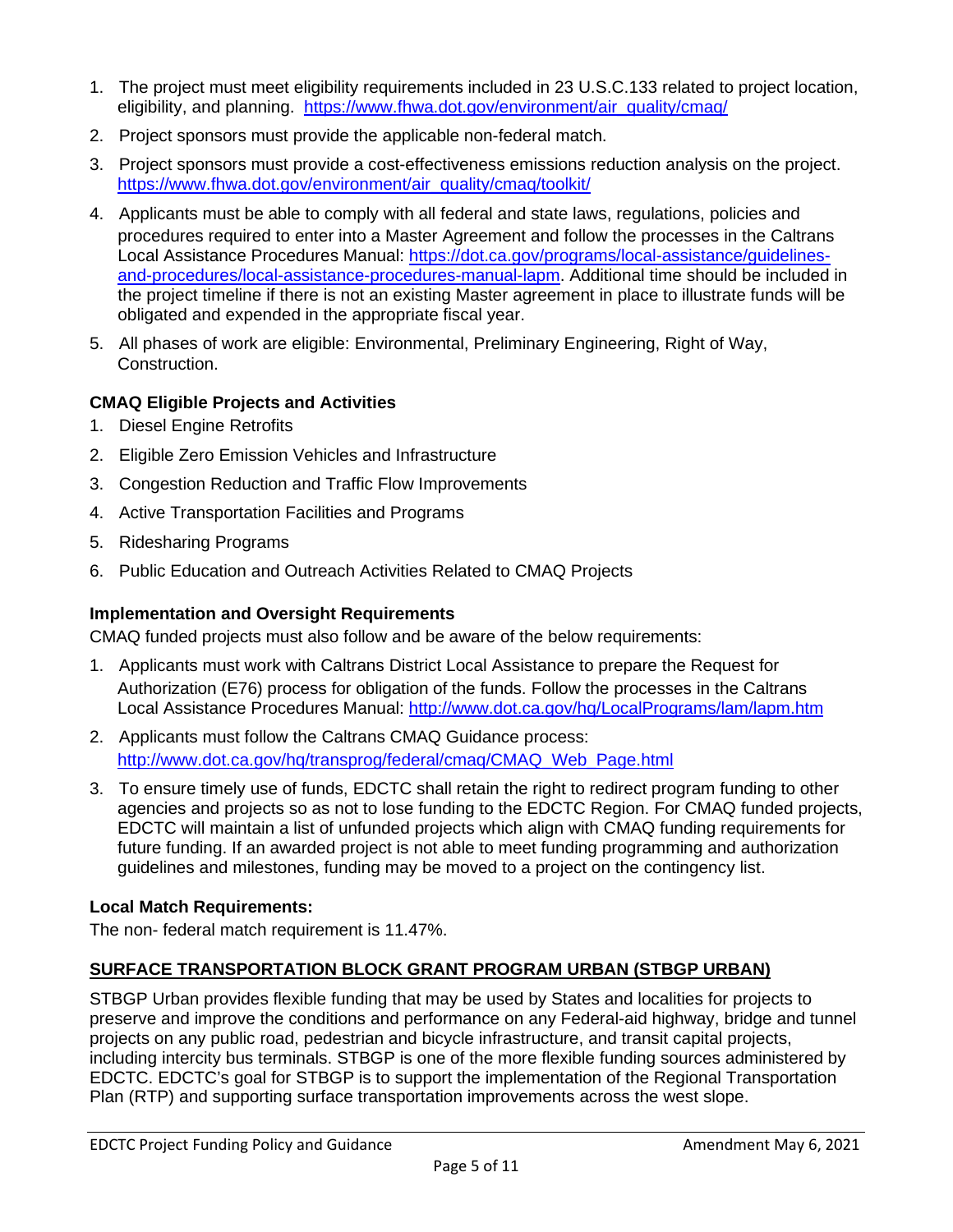### **STBGP Eligibility Overview**

Eligible applicants include local government entities and transit operators delivering projects that are within the current delineation of the contiguous Sacramento Urbanized area.

- 1. The project must meet eligibility requirements included in 23 U.S.C.133 related to project location, eligibility, and planning. https://www.fhwa.dot.gov/fastact/factsheets/stbgfs.cfm
- 2. Project sponsors must provide the applicable non-federal match.
- 3. Applicants must be able to comply with all federal and state laws, regulations, policies and procedures required to enter into a Master Agreement and follow the processes in the Caltrans Local Assistance Procedures Manual: https://dot.ca.gov/programs/local-assistance/guidelinesand-procedures/local-assistance-procedures-manual-lapm. Additional time should be included in the project timeline if there is not an existing Master agreement in place to illustrate funds will be obligated and expended in the appropriate fiscal year.
- 4. All phases of work are eligible: Environmental, Preliminary Engineering, Right of Way, Construction.

#### **STBGP Eligible Projects and Activities**

STBGP supports construction, as defined in 23 U.S.C. 101(a)(4), of the following projects and activity.

- 1. Highways, bridges, and tunnels.
- 2. Ferry boats and terminal facilities eligible.
- 3. Transit capital.
- 4. Infrastructure-based intelligent transportation systems capital improvements, including the installation of vehicle-to-infrastructure communication equipment.
- 5. Truck parking facilities.
- 6. Operational improvements and capital and operating costs for traffic monitoring, management, and control facilities and programs.
- 7. Environmental measures.
- 8. Highway and transit safety infrastructure improvements and programs, including railway-highway grade crossings.
- 9. Fringe and corridor parking facilities and carpool projects
- 10. Recreational trails projects, pedestrian and bicycle projects and the Safe Routes to School Program.
- 11. Planning, design, or construction of boulevards and other roadways largely in the right-of-way of former Interstate System routes or other divided highways
- 12. Development and implementation of a State asset management plan for the National Highway System and a performance-based management program for other public roads.
- 13. Protection for bridges (including approaches to bridges and other elevated structures) and tunnels on public roads, and inspection and evaluation of bridges and tunnels.
- 14. Surface transportation planning programs, highway and transit research and development and technology transfer programs, and workforce development, training, and education.
- **15.** Projects and strategies designed to support congestion pricing, including electronic toll collection and travel demand management strategies and programs.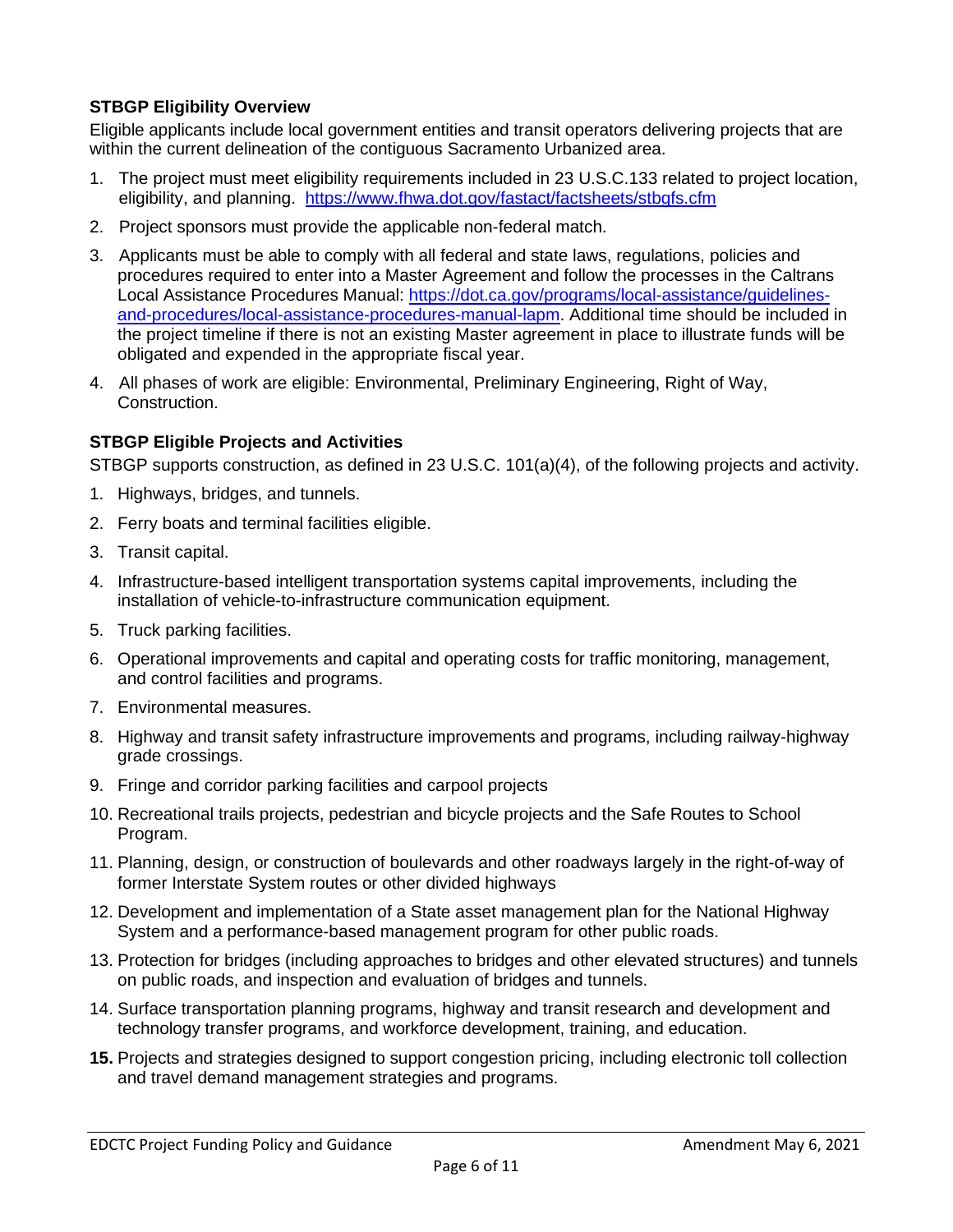#### **Implementation and Oversight Requirements**

STBGP funded projects must also follow and be aware of the below requirements:

- 1. Applicants must work with Caltrans District Local Assistance to prepare the Request for Authorization (E76) process for obligation of the funds. Follow the processes in the Caltrans Local Assistance Procedures Manual: http://www.dot.ca.gov/hq/LocalPrograms/lam/lapm.htm
- 2. To ensure timely use of funds, EDCTC shall retain the right to redirect program funding to other agencies and projects so as not to lose funding to the EDCTC Region.

#### **Local Match Requirements:**

The non- federal match requirement is 11.47%.

#### **HIGHWAY INFRASTRUCTURE PROGRAM (HIP)**

HIP funding is apportioned to EDCTC by the Federal Highway Administration (FHWA) in accordance with the Federal FAST Act. The funding is allocated by the State of California to the Region. Funding must be awarded to projects in the western slope of El Dorado County. Programming capacity is determined based on the apportionment amount per federal fiscal year. The funds will be programmed according to the federal fiscal year of apportionment and must be obligated prior to the end of the federal fiscal year that is three years after the federal fiscal year in which the funds were apportioned.

#### **HIP Eligibility Overview**

Eligible applicants include local government entities and transit operators.

- 1. Applicants must be able to comply with all federal and state laws, regulations, policies and procedures required to enter into a Master Agreement and follow the processes in the Caltrans Local Assistance Procedures Manual: https://dot.ca.gov/programs/local-assistance/guidelinesand-procedures/local-assistance-procedures-manual-lapm. Additional time should be included in the project timeline if there is not an existing Master agreement in place to illustrate funds will be obligated and expended in the appropriate fiscal year.
- 2. To ensure timely use of funds, EDCTC shall retain the right to redirect program funding to other agencies and projects so as not to lose funding to the EDCTC Region.

#### **HIP Eligible Projects and Activities**

- 1. Project must be on the Federal-Aid System. No projects can be delivered on roads classified as a local road or rural minor collector unless:
	- o on a Federal-aid highway system on January 1, 1991
	- o for bridges (except new bridge at new location)
	- o approved by the US Secretary of Transportation
- 2. Construction of highways (a.k.a. Federal-aid system roads), bridges and tunnels.
- 3. HIP funds may also be used on preliminary engineering, right of way, and environmental phases of work, so long as the work leads directly to a constructed project.

#### **Implementation and Oversight Requirements**

Programming and expenditure of funds must be consistent with 23 U.S.C. 133(b)(1) and 134(b)(4). HIP funded projects must also follow and be aware of the below requirements:

1. Applicants must work with Caltrans District Local Assistance to prepare the Request for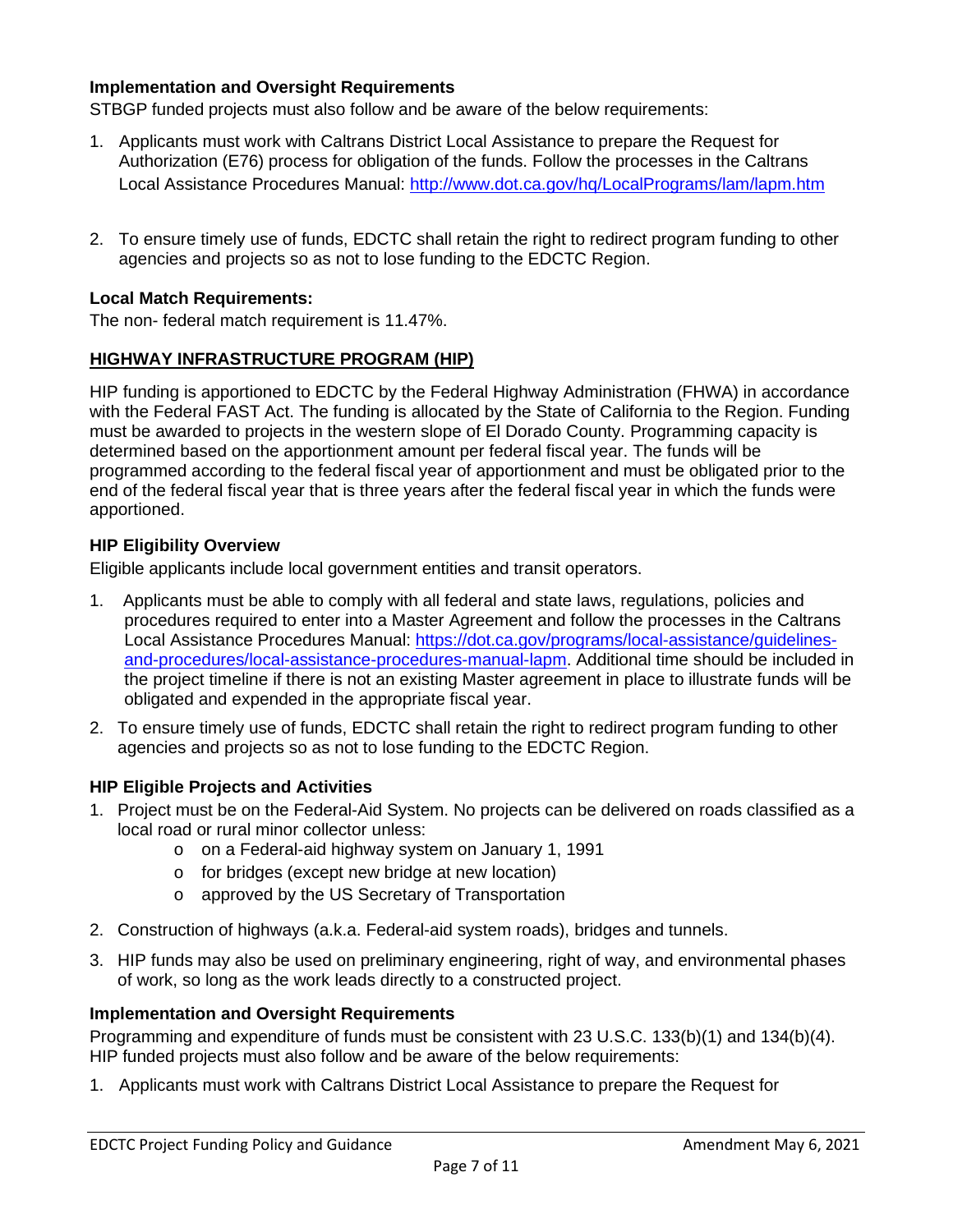Authorization (E76) process for obligation of the funds. Follow the processes in the Caltrans Local Assistance Procedures Manual: http://www.dot.ca.gov/hq/LocalPrograms/lam/lapm.htm

2. To ensure timely use of funds, EDCTC shall retain the right to redirect program funding to other agencies and projects so as not to lose funding to the EDCTC Region.

### **Local Match Requirements:**

The non- federal match requirement for HIP is 11.47%.

For projects on the Interstate, the reimbursement ratio is 90%, unless the project adds non-highoccupancy-vehicle or auxiliary lanes. For projects that add single occupancy vehicle capacity, that portion of the project will revert to the 88.53% percent level. For certain types of safety projects, the reimbursement ratio is 100%

# **STATE TRANSPORTATION FUNDING**

## **STATE TRANSPORTATION IMPROVEMENT PROGRAM (STIP)**

STIP is a biennial five-year plan administered and adopted by the California Transportation Commission (CTC). While considered a statewide funding program, the CTC assumes that all projects meet federal requirements unless state-only (nonfederal) funding has been approved. The STIP serves as a statewide capital improvement program of transportation projects on and off the State Highway System, funded with revenues from the Transportation Investment Fund and other funding sources. The programming cycle begins with the release of a proposed fund estimate in July of odd-numbered years, followed by California Transportation Commission (CTC) adoption of the fund estimate in August (odd years). The fund estimate serves to identify the amount of new funds available for the programming of transportation projects. State law requires the CTC to update the STIP biennially, in even- numbered years, with each new STIP adding two new years to prior programming commitments. STIP funding is allocated to the EDCTC through a formula based upon resident population and lane miles.

EDCTC is responsible for working with partner agencies in selecting and prioritizing projects to utilize STIP funding. STIP funds are used to implement the projects identified in the current El Dorado County Regional Transportation Plan (RTP), and SACOG Metropolitan Transportation Plan (MTP).

#### **STIP Eligibility Overview**

STIP funding supports state highway improvements, intercity rail projects, and regional highway and transit improvements. Transportation enhancement activities may also be funded through STIP but must have a direct relationship to the surface transportation system by function, proximity, or impact.

#### **STIP Eligible Projects and Activities**

The intent of the STIP is to provide revenue for local agencies to deliver capital transportation projects. Routine maintenance, such as spot application projects (pothole repairs - other than removal and replacement of localized failures in areas to be resurfaced, cleaning drainage ditches and culverts, etc.), is not eligible. Each local road rehabilitation project proposed for funding from the STIP is subject to verification at the time of allocation that the project meets the standard for rehabilitation and does not include ineligible maintenance costs.

#### **Implementation and Oversight Requirements**

STIP funded projects must comply with all of the requirements included in Chapter 23 of Local Assistance Program Guidelines Manual (https://dot.ca.gov/-/media/dot-media/programs/localassistance/documents/lapg/g23.pdf) and also follow and be aware of the below requirements: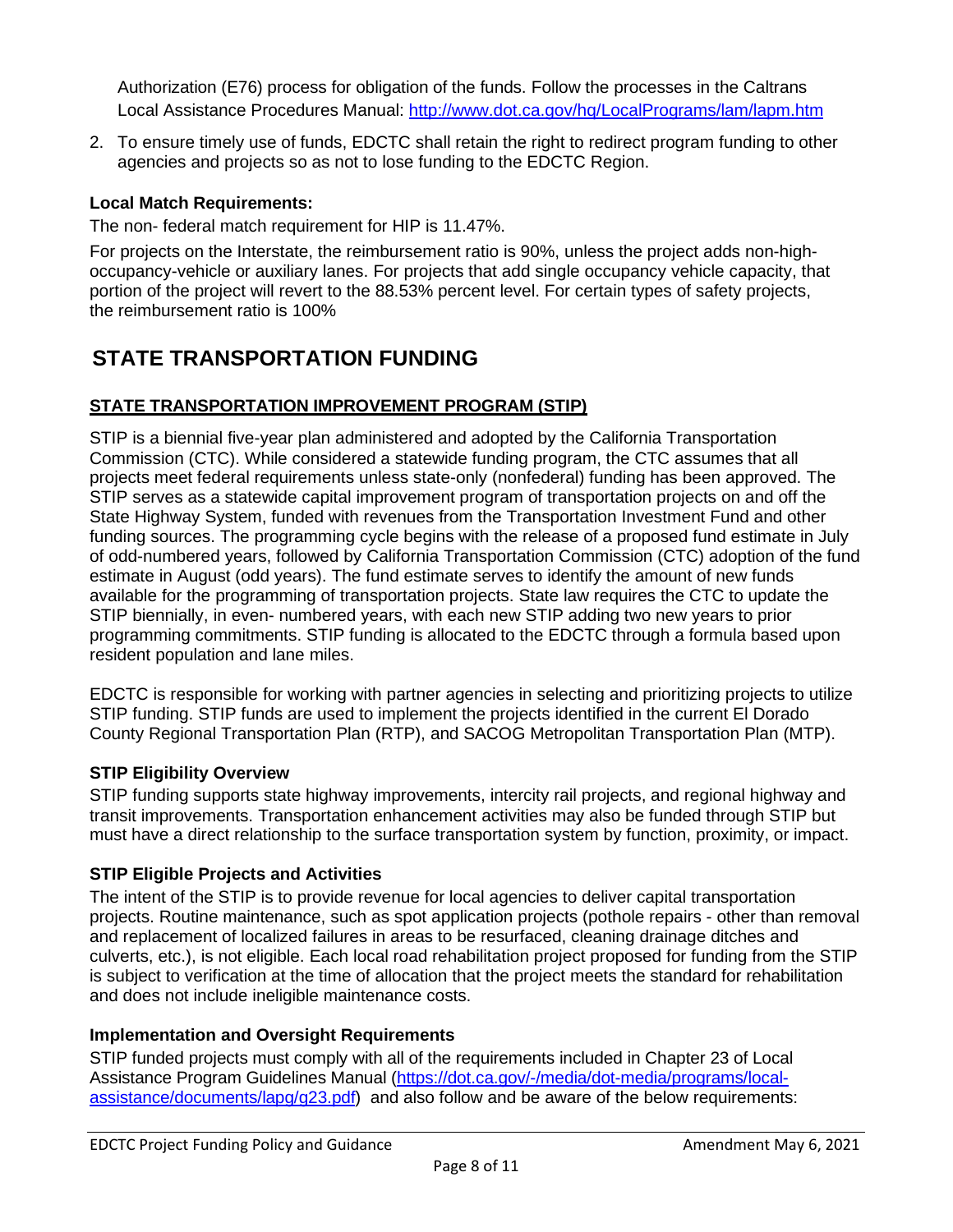- 1. Applicants must work with EDCTC and Caltrans District Local Assistance to prepare an Allocation Request for obligation of the funds to be approved at a California Transportation Commission meeting. Follow the processes in the Caltrans Local Assistance Procedures Manual: http://www.dot.ca.gov/hq/LocalPrograms/lam/lapm.htm
- 2. To ensure timely use of funds, EDCTC shall retain the right to redirect program funding to other agencies and projects so as not to lose funding to the EDCTC Region.

#### **Local Match Requirements:**

#### No match is required for STIP funding. **SURFACE TRANSPORTATION BLOCK GRANT PROGRAM (STBGP) EXCHANGE**

STBGP was established by California State Statute utilizing Surface Transportation Program Funds that are identified in Section 133 of Title 23 of the United States Code. The State of California allows smaller counties to exchange their apportionment of federal STBGP funds for State Highway Account funds. The program was changed from Regional Surface Transportation Program (RSTP) to the Surface Transportation Block Grant Program (STBGP) with the FAST Act approved in December 2015.

#### **Distribution of STBGP Exchange Funding**

The El Dorado County Transportation Commission (EDCTC) distributes the STBGP Exchange funds to local agencies as part of its responsibilities as a Regional Transportation Planning Agency. On February 3, 2011, EDCTC adopted a formula distribution policy for the annual apportionment of STBGP Exchange funds. Once EDCTC receives the STBGP Exchange Funding Agreement from Caltrans near the end of the fiscal year, the funding is allocated based on the formula distribution policy. Annual agreements between EDCTC and the STBGP Recipients will be executed before payment of the annual allocation.

#### **Procedures for STBGP Exchange Funding**

The following administrative requirements are implemented to ensure: 1) EDCTC's adequate contact management and oversight of the program funds and 2) agencies receiving the STBGP Exchange funds comply with the STBGP Exchange fund requirements, conditions, and specifications.

- 1. *Exchange Agreement* EDCTC is required to sign an annual Exchange Agreement with the State which requires EDCTC and project sponsors to comply with the requirements, conditions and specifications included in the agreement. Each year, EDCTC will enter into an agreement with the STBGP Recipients prior to the payment of funds.
- 2. *Project List-Exhibit A* The agreement will include a project list, titled "Exhibit A", with the project name and cost estimate for the projects that will be using the current year's STBGP Exchange funds.
- 3. *Status Report* STBGP Recipients are required to submit a status report to EDCTC by April 30th of each year. The status report will include the STBGP projects and a status of the funding by project. The following year's payment of STBGP Exchange funds will be withheld if the report is not submitted.

Each year, the payment will be made to each agency once the fully executed agreement, Exhibit A, and a status report for the prior year have been submitted to EDCTC.

#### **STBGP Eligibility Overview**

STBGP funding is eligible for a wide variety of transportation projects. In general projects must meet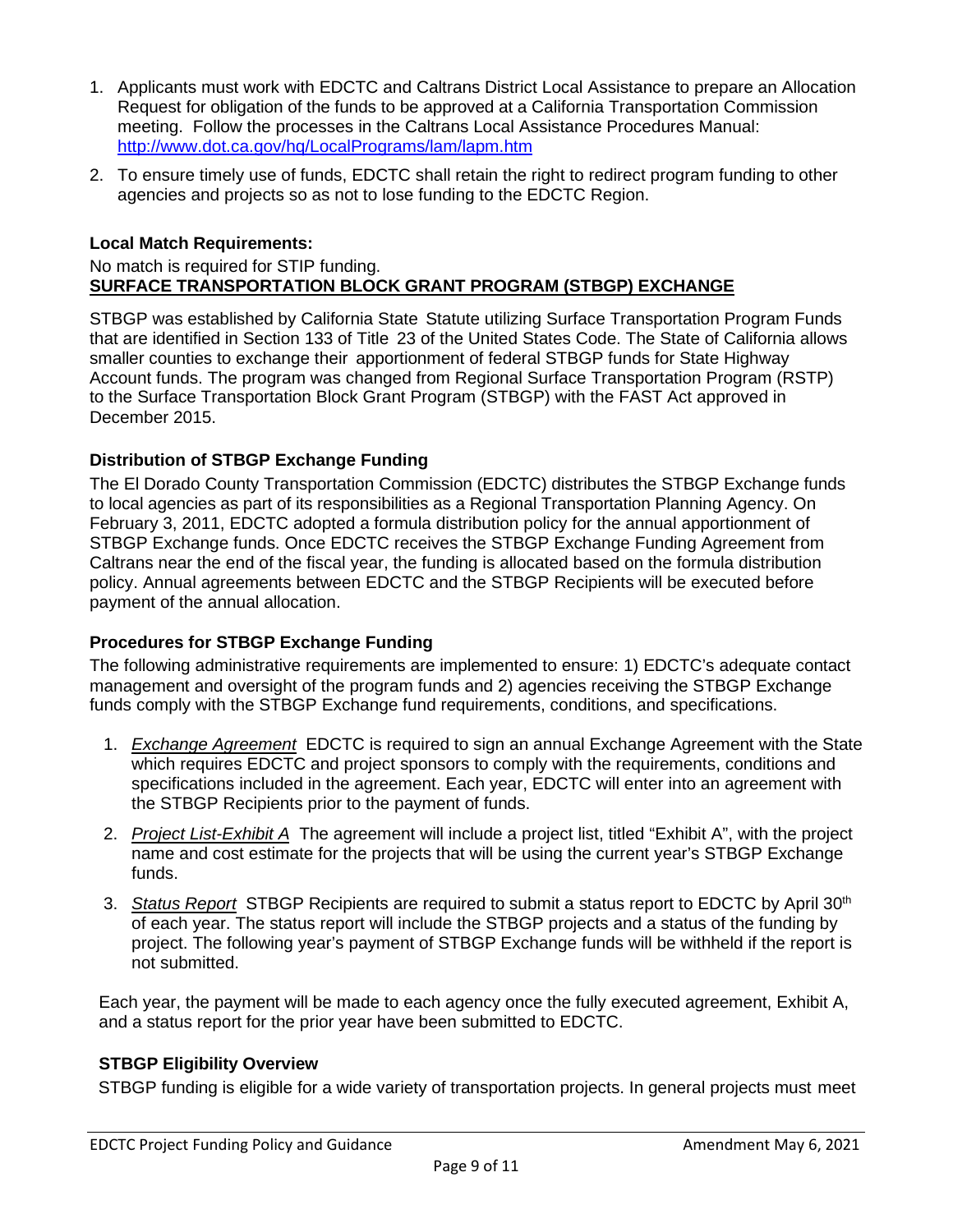the criteria in Sections 133(b) and 133(c) of Title 23 of the United States Code (USC) and Article XIX of the State Constitution. Projects eligible for funding from the STBGP include:

- 1. Construction, reconstruction, rehabilitation, resurfacing, restoration, and operational improvements on
	- a. Federal-aid highways (i.e., on any highways, including NHS and Interstate Highways that are not functionally classified as local or rural minor collectors).
	- b. Bridges (including bridges on public roads of all functional classifications), including any such construction or reconstruction necessary to accommodate other transportation modes, and including the seismic retrofit and painting of and application of calcium magnesium acetate on bridges and approaches and other elevated structures.
- 2. Mitigation of damage to wildlife, habitat, and ecosystems caused by a transportation project funded under STBGP.
- 3. Capital costs for transit projects eligible for assistance under the Federal Transit Act and publicly owned intracity or intercity bus terminals and facilities.
- 4. Carpool projects, fringe and corridor parking facilities and programs, and bicycle transportation and pedestrian walkways on any public roads in accordance with Section 217 of Title 23, U.S.C.
- 5. Highway and transit safety improvements and programs, hazard elimination, projects to mitigate hazards caused by wildlife, and railway-highway grade crossings. Safety improvements are eligible on public roads of all functional classifications.
- 6. Highway and transit research and development and technology transfer programs.
- 7. Capital and operating costs for traffic monitoring, management and control facilities and programs.
- 8. Surface transportation planning programs
- 9. Transportation enhancement activities.
- 10. Transportation control measures listed in Section 108 (f)(1)(A) (other than clauses xii & xvi) of the Clean Air Act.
- 11. Development and establishment of management systems under Section 303 of Title 23, U.S.C.
- 12. Wetlands mitigation efforts related to STBGP projects.

#### **Implementation and Oversight Requirements**

STBGP Exchange funded projects must also follow and be aware of the below requirements:

- 1. Applicants must use the funds for the project listed in Exhibit A of the Recipient Agreement. Modifications to Exhibit A must be approved by the City Council or Board of Supervisors and the EDCTC Board.
- 2. Applicants must follow the Caltrans STBGP Guidance process: https://dot.ca.gov/-/media/dotmedia/programs/local-assistance/documents/lapg/g18.pdf
- 3. To ensure timely use of funds, EDCTC shall retain the right to redirect program funding to other agencies and projects so as not to lose funding to the EDCTC Region.

#### **Local Match Requirements:**

No match is required for STBGP Exchange funding.